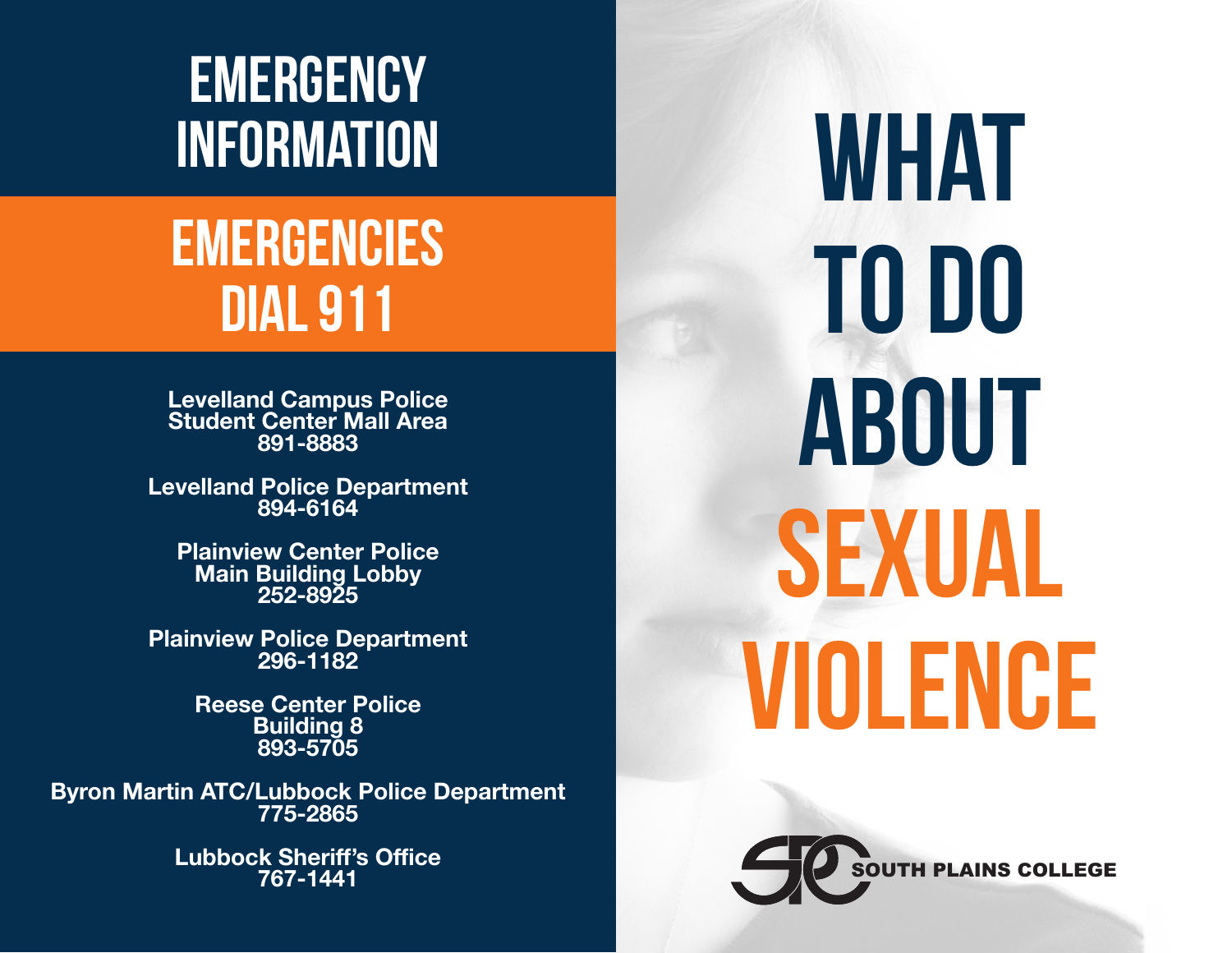PLEASE REMEMBER IF THIS HAPPENS TO YOU, YOU ARE NOT ALONE. CONSIDER SEEKING OUT APPROPRIATE SUPPORT.

# **What to Do About Sexual Violence**

Sexual violence is a crime. SPC does not support any type of sexual violence. A survivor of sexual violence will have a wide range of emotions following an incident. It is important to utilize available resources to assist in recovery.

#### *What is sexual violence?*

Sexual violence refers to physical sexual acts perpetrated against a person's will or where an individual is incapable of giving consent due to an intellectual disability or use of drugs and/or alcohol. Sexual violence can occur between friends, classmates, spouses, romantic interests, acquaintances, or strangers. Examples of sexual violence include rape, sexual assault and sexual coercion. Dating violence, domestic violence, and stalking are also serious offenses.

#### *What should I do if I have been sexually assaulted?*

**Get to a safe place immediately.** If emergency medical attention is needed call 911.

**Get medical attention as soon as possible.** If you have been a victim of a criminal sexual assault call Voice of Hope crisis line at 806-763-RAPE. Voice of Hope will ensure that a Sexual Assault Nurse Examiner (a specially trained nurse) will meet you at the hospital and arrange a victim advocate to accompany you. If a victim goes to the hospital, local police will be called, but s/he is not obligated to talk to the police or pursue prosecution. Having the evidence collected in this manner will help keep all options available to a victim, but will not obligate him or her to any course of action. Collecting evidence can assist the authorities in pursuing criminal charges, should the victim decide later to exercise it.

If at all possible, do not bathe, wash your hands, use the toilet, or change clothing prior to going to the emergency room. This will help preserve physical evidence of the assault. The hospital staff will collect evidence, check for injuries, address pregnancy concerns and address the possibility of exposure to sexually transmitted infections. If you have changed clothing since the assault, bring the clothing you had on at the time with you to the hospital in a clean, sanitary container such as a clean paper grocery bag or wrapped in a clean sheet (plastic containers do not breathe, and may render evidence useless). If you have not changed clothes, bring a change of clothes with you to the hospital, if possible. You can take a support person with you to accompany you through the exam. Do not disturb the crime scene—leave all sheets, towels, etc. that may bear evidence for the police to collect. Keep emails, text messages, social media postings, any digital information about the incident, or other methods of contact from the attacker.

**Seek free, confidential counseling.** You can access counseling through Voice of Hope at 806-763-RAPE. You can also contact the SPC Health & Wellness Center at 806-716-2529. Help is available for the person assaulted and for the SPC students helping the survivor of sexual assault.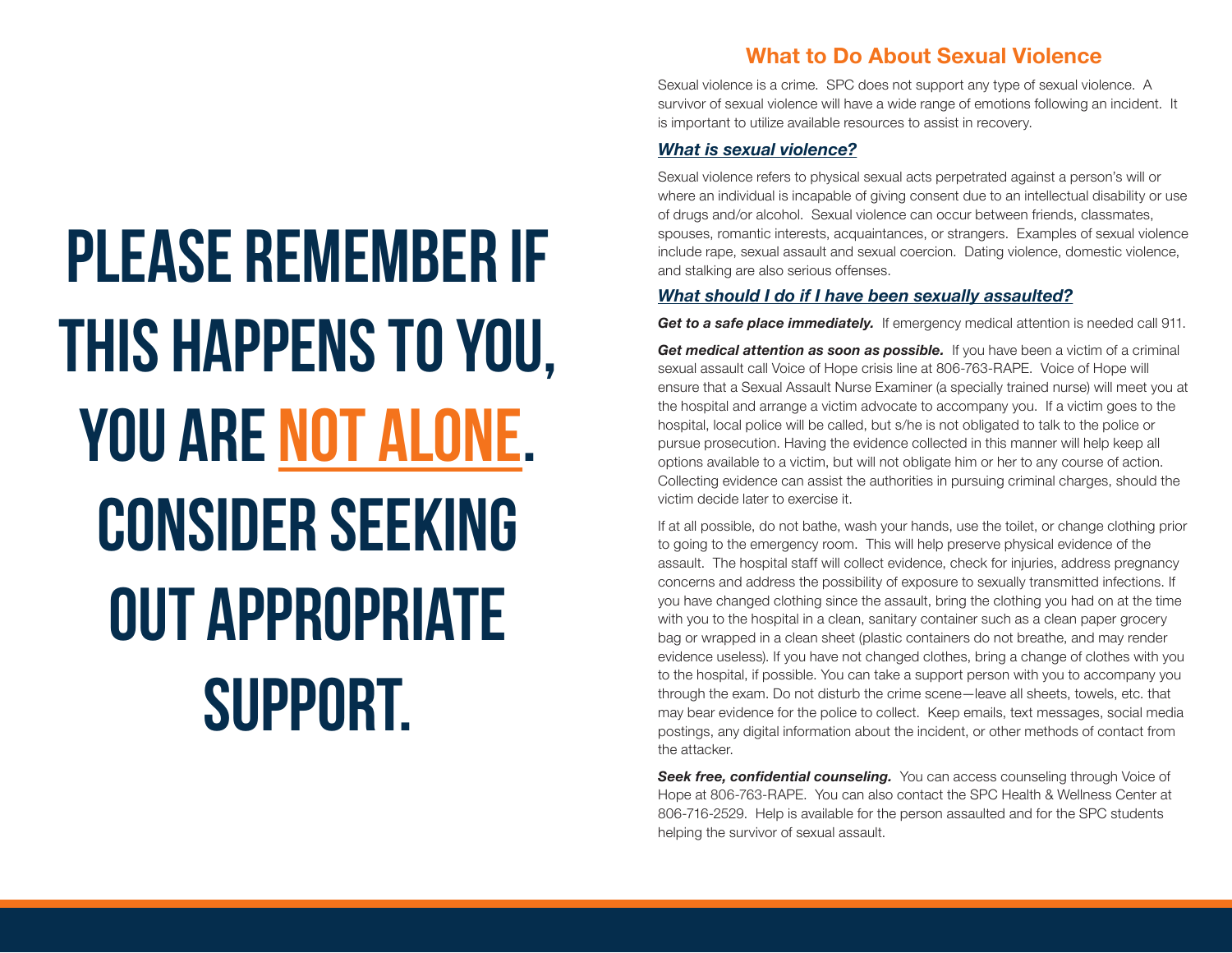# **Reporting Options Reporting Options**

Victims are not required to file a crime report, but are encouraged to do so. They will Victims are not required to file a crime report, but are encouraged to do so. They will be assisted by campus authorities in notifying law enforcement if they choose. be assisted by campus authorities in notifying law enforcement if they choose. Regardless of whether a victim opts to report the crime, accommodations or protective Regardless of whether a victim opts to report the crime, accommodations or protective measures will be provided if the victim requests them and if they are reasonably measures will be provided if the victim requests them and if they are reasonably available. SPC will take steps to keep your information private to the extent allowed by available. SPC will take steps to keep your information private to the extent allowed by law.

# *Filing a Complaint with South Plains College Filing a Complaint with South Plains College*

All SPC employees, with some limited exceptions, are required to inform the Title IX All SPC employees, with some limited exceptions, are required to inform the Title IX Coordinator or Deputy Title IX Coordinator of discrimination, harassment or sexual Coordinator or Deputy Title IX Coordinator of discrimination, harassment or sexual assault when they become aware of actual or suspected events. Individuals who feel assault when they become aware of actual or suspected events. Individuals who feel they have been the victim of discrimination, harassment or sexual assault are they have been the victim of discrimination, harassment or sexual assault are encouraged to file a report by calling 806-716-2360, emailing encouraged to file a report by calling 806-716-2360, emailing complaints@southplainscollege.edu, or speaking directly to one of the following: complaints@southplainscollege.edu, or speaking directly to one of the following:

- Vice President for Student Affairs, Title IX Coordinator, Levelland Student Services Vice President for Student Affairs, Title IX Coordinator, Levelland Student Services **Building**
- Dean of Students, Deputy Title IX Coordinator, Levelland Student Services Building Dean of Students, Deputy Title IX Coordinator, Levelland Student Services Building
- Dean of Reese Center, Deputy Title IX Coordinator, Reese Building 8 Dean of Reese Center, Deputy Title IX Coordinator, Reese Building 8
- Director of Plainview Center, Deputy Title IX Coordinator, Plainview Main Building Director of Plainview Center, Deputy Title IX Coordinator, Plainview Main Building

Victims may request protective measures and changes to their academic, work, living Victims may request protective measures and changes to their academic, work, living and transportation situations when filing a report. and transportation situations when filing a report.

If a victim wishes to remain anonymous, does not wish for an investigation to take If a victim wishes to remain anonymous, does not wish for an investigation to take place, or does not want a formal resolution to be pursued, s/he may make such a place, or does not want a formal resolution to be pursued, s/he may make such a request to the Title IX Coordinator, who will evaluate that request in light of the duty to request to the Title IX Coordinator, who will evaluate that request in light of the duty to ensure the safety of the campus and comply with federal law. ensure the safety of the campus and comply with federal law.

In cases indicating pattern, predation, threat, weapons and/or violence, SPC will likely In cases indicating pattern, predation, threat, weapons and/or violence, SPC will likely be unable to honor a request for confidentiality. In cases where the victim requests be unable to honor a request for confidentiality. In cases where the victim requests confidentiality and the circumstances allow SPC to honor that request, interim confidentiality and the circumstances allow SPC to honor that request, interim supports and remedies will be offered to the victim and community, but SPC will not otherwise pursue formal action. otherwise pursue formal action.

A reporting party has the right, and can expect, to have reports taken seriously by SPC A reporting party has the right, and can expect, to have reports taken seriously by SPC when formally reported, and to have those incidents investigated and properly resolved when formally reported, and to have those incidents investigated and properly resolved through these procedures. through these procedures.

# *Confidential Reporting Confidential Reporting*

If a reporting party would like the details of an incident to be kept confidential, the If a reporting party would like the details of an incident to be kept confidential, the reporting party may speak with one of the following individuals located in the Health and Wellness Center: and Wellness Center:

- On-campus licensed mental health professionals On-campus licensed mental health professionals
- Campus health service providers Campus health service providers
- Campus victim advocates Campus victim advocates

To speak with a confidential reporter call 806-716-2529. An appointment can be made To speak with a confidential reporter call 806-716-2529. An appointment can be made for the Levelland Campus, Reese Center, Plainview Center or the ATC. for the Levelland Campus, Reese Center, Plainview Center or the ATC.

All of the above employees will maintain confidentiality except in extreme cases of All of the above employees will maintain confidentiality except in extreme cases of immediacy of threat or danger or abuse of a minor. Campus counselors are available to immediacy of threat or danger or abuse of a minor. Campus counselors are available to help free of charge and can be seen during normal business hours. These employees help free of charge and can be seen during normal business hours. These employees will submit quarterly anonymous statistical information for Clery Act purposes, unless will submit quarterly anonymous statistical information for Clery Act purposes, unless they believe it would be harmful to their client or patient. they believe it would be harmful to their client or patient.

# *Filing a Criminal Complaint Filing a Criminal Complaint*

Victims of sexual assault, domestic violence, dating violence and stalking can file a Victims of sexual assault, domestic violence, dating violence and stalking can file a criminal complaint by contacting the SPC Police Department at 806-716-2396 or in criminal complaint by contacting the SPC Police Department at 806-716-2396 or in person in the Student Center on the Levelland Campus. Victims may also call the person in the Student Center on the Levelland Campus. Victims may also call the Levelland Police Department at 806-894-6164, the Lubbock Police Department at Levelland Police Department at 806-894-6164, the Lubbock Police Department at 806-775-2865 or the Plainview Police Department at 806-296-1182 depending on the 806-775-2865 or the Plainview Police Department at 806-296-1182 depending on the victim's location. victim's location.

# **Options for Orders of Protection Options for Orders of Protection**

Victims of sexual assault, domestic violence, dating violence, and stalking may wish to Victims of sexual assault, domestic violence, dating violence, and stalking may wish to prevent their attackers from contacting them. There are three different types of Orders prevent their attackers from contacting them. There are three different types of Orders of Protection in Texas: Civil Protective Orders, Magistrate's Order for Emergency of Protection in Texas: Civil Protective Orders, Magistrate's Order for Emergency Protection, and College Based No Contact Orders. SPC will assist in the enforcement Protection, and College Based No Contact Orders. SPC will assist in the enforcement of any type of Order of Protection if the order is known. Violations for Magistrate's of any type of Order of Protection if the order is known. Violations for Magistrate's Order for Emergency Protection and Civil Protective Orders may result in criminal Order for Emergency Protection and Civil Protective Orders may result in criminal charges, while violations of College-Based No Contact Orders may result in charges, while violations of College-Based No Contact Orders may result in disciplinary action by the College. disciplinary action by the College.

# *Civil Protective Orders Civil Protective Orders*

A protective order is a civil court order issued to prevent continuing acts of family A protective order is a civil court order issued to prevent continuing acts of family violence, sexual assault, human trafficking or stalking. You can apply for a protective violence, sexual assault, human trafficking or stalking. You can apply for a protective order through the district attorney, a private attorney, or through a legal aid service order through the district attorney, a private attorney, or through a legal aid service program. Further information can be found at program. Further information can be found at

https://www.texasattorneygeneral.gov/files/cvs/protectivekit\_dv.pdf. https://www.texasattorneygeneral.gov/files/cvs/protectivekit\_dv.pdf.

#### *Magistrate's Order for Emergency Protection Magistrate's Order for Emergency Protection*

This order may be issued at the time of a defendant's appearance before a magistrate This order may be issued at the time of a defendant's appearance before a magistrate after arrest for an offense involving family violence, sexual assault, human trafficking or after arrest for an offense involving family violence, sexual assault, human trafficking or stalking. The order for emergency protection may be issued on the magistrate's own stalking. The order for emergency protection may be issued on the magistrate's own motion or on the request of the victim; guardian of a victim, a peace officer, or the motion or on the request of the victim; guardian of a victim, a peace officer, or the attorney representing the State. attorney representing the State.

# *College-Based No Contact Order College-Based No Contact Order*

SPC may choose to impose a College-Based No Contact Order when appropriate. To SPC may choose to impose a College-Based No Contact Order when appropriate. To request this, please contact the Title IX Coordinator at 806-716-2360 or by email at request this, please contact the Title IX Coordinator at 806-716-2360 or by email at complaints@southplainscollege.edu. complaints@southplainscollege.edu.